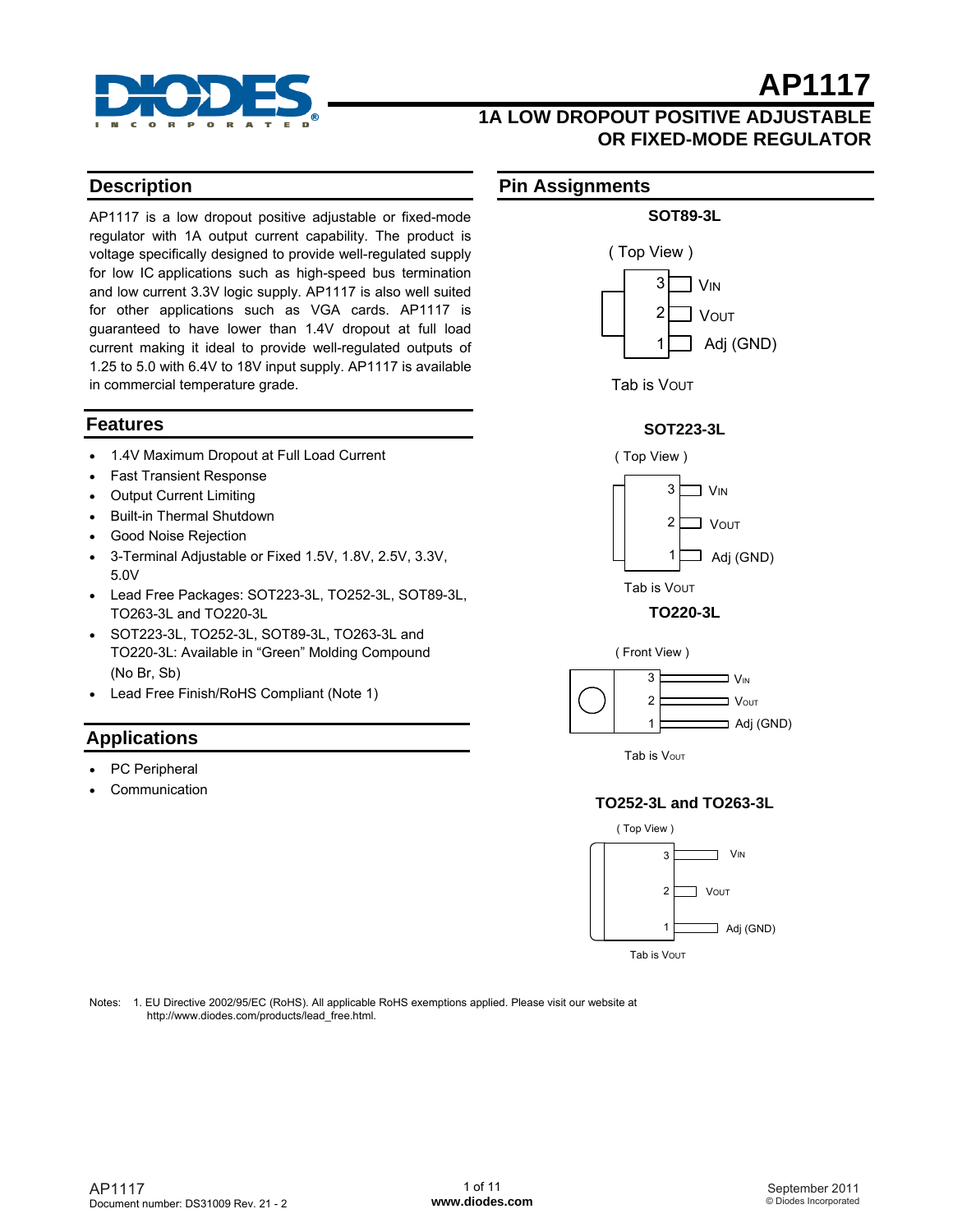

## **1A LOW DROPOUT POSITIVE ADJUSTABLE OR FIXED-MODE REGULATOR**

## **Typical Application Circuit**



#### **Pin Descriptions**

| <b>Pin Name</b> | <b>VO</b> | PIN# | <b>Description</b>                                                                                                                                                                                                                                                                                                                        |
|-----------------|-----------|------|-------------------------------------------------------------------------------------------------------------------------------------------------------------------------------------------------------------------------------------------------------------------------------------------------------------------------------------------|
| Adj (GND)       |           |      | A resistor divider from this pin to the $V_{\text{OUT}}$ pin and ground sets the output voltage<br>(Ground only for Fixed-Mode).                                                                                                                                                                                                          |
| Vout            | O         |      | The output of the regulator. A minimum of 10uF capacitor (0.15 $\Omega \leq ESR \leq 20\Omega$ ) must<br>be connected from this pin to ground to insure stability.                                                                                                                                                                        |
| V <sub>IN</sub> |           |      | The input pin of regulator. Typically a large storage capacitor is connected from this pin<br>to ground to insure that the input voltage does not sag below the minimum dropout<br>voltage during the load transient response. This pin must always be 1.3V higher than<br>$V_{\text{OUT}}$ in order for the device to regulate properly. |

### **Functional Block Diagram**

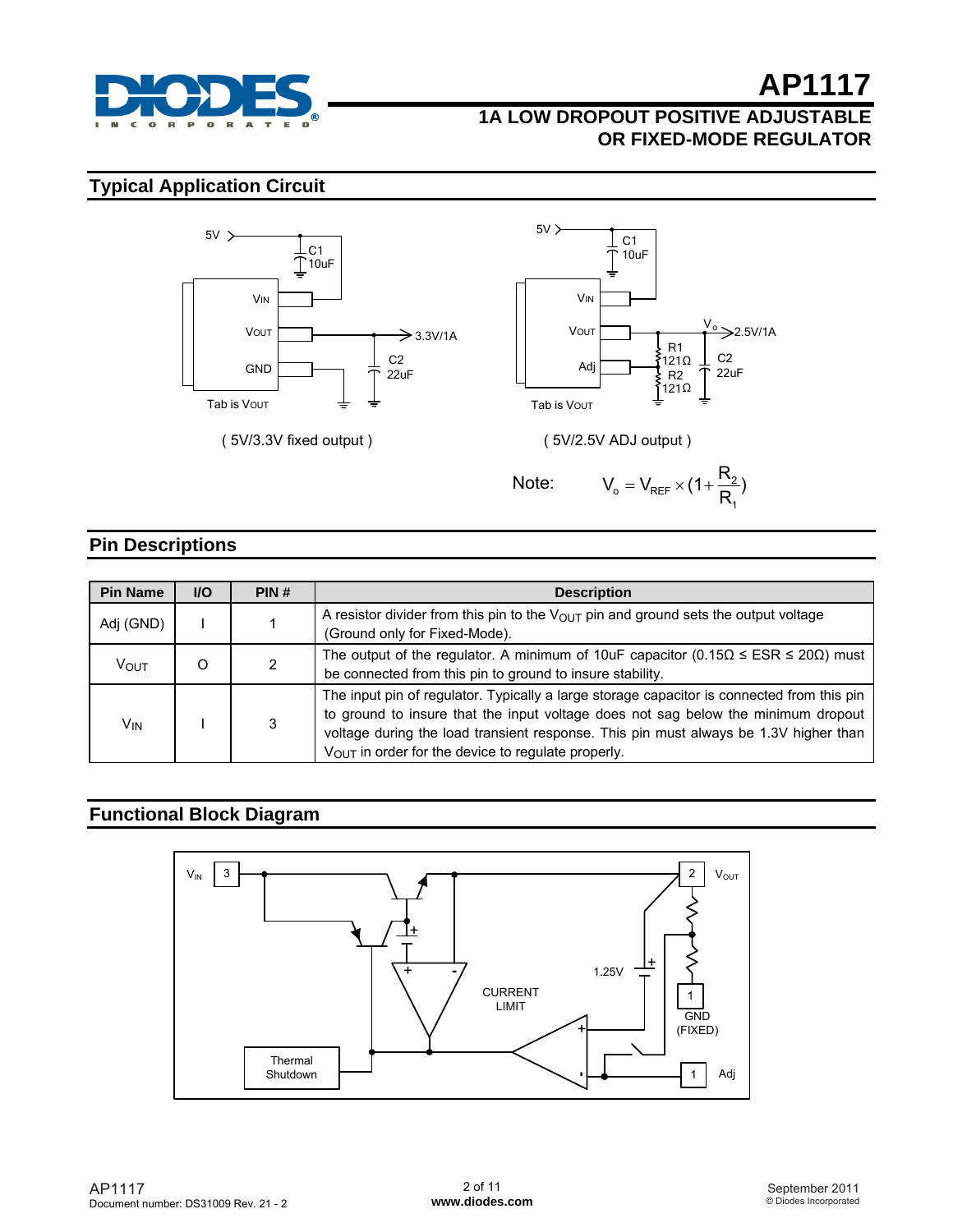

## **1A LOW DROPOUT POSITIVE ADJUSTABLE OR FIXED-MODE REGULATOR**

#### **Absolute Maximum Ratings**

| <b>Symbol</b> | <b>Parameter</b>                                                               | Rating                                                                                | Unit |
|---------------|--------------------------------------------------------------------------------|---------------------------------------------------------------------------------------|------|
| $V_{IN}$      | DC Supply Voltage                                                              | $-0.3$ to 18                                                                          | V    |
| Тмл           | Maximum Junction Temperature                                                   | 150                                                                                   | °C   |
| $P_D$         | Power Dissipation<br>SOT89-3L<br>SOT223-3L<br>TO220-3L<br>TO252-3L<br>TO263-3L | Internally limited by maximum<br>junction temperature<br>of 150 $^{\circ}$ C (Note 2) | mW   |
| $\sf T_{ST}$  | Storage Temperature                                                            | $-65$ to $+150$                                                                       | °C   |

Notes: 2. AP1117 contains an internal thermal limiting circuit that is designed to protect the regulator in the event that the maximum junction temperature exceeded. When activated, typically at 150°C, the regulator output switches off and then back on as the die cools.

#### **Recommended Operating Conditions**

| Svmbol | Parameter                                    | Min | Max          | Unit   |
|--------|----------------------------------------------|-----|--------------|--------|
| OP     | Temperature Range<br>Jperating<br>. Junction |     | 10E<br>ں ے ر | $\sim$ |

#### **Electrical Characteristics (Under Operating Conditions)**

| <b>Parameter</b>  | <b>Conditions</b>                                                                    |                                                                                              |       | Typ.  | <b>Max</b> | Unit          |
|-------------------|--------------------------------------------------------------------------------------|----------------------------------------------------------------------------------------------|-------|-------|------------|---------------|
| Reference Voltage | AP1117-ADJ                                                                           | $T_A$ = 25 <sup>°</sup> C, (V <sub>IN</sub> - <sub>OUT</sub> ) = 1.5V<br>$I_{\Omega}$ = 10mA | 1.225 | 1.250 | 1.275      | $\vee$        |
|                   | AP1117-1.5                                                                           | $I_{OUT}$ = 10mA, T <sub>A</sub> = 25 <sup>o</sup> C,<br>$3V \le V_{IN} \le 12V$             | 1.470 | 1.500 | 1.530      | $\vee$        |
|                   | AP1117-1.8                                                                           | $I_{\text{OUT}}$ = 10mA, T <sub>A</sub> = 25 <sup>o</sup> C,<br>$3.3V \leq V_{IN} \leq 12V$  |       | 1.800 | 1.836      | $\vee$        |
| Output Voltage    | AP1117-2.5                                                                           | $I_{OUT}$ = 10mA, T <sub>A</sub> = 25 <sup>o</sup> C,<br>$4V \leq V_{IN} \leq 12V$           |       | 2.500 | 2.550      | $\vee$        |
|                   | AP1117-3.3                                                                           | $I_{\text{OUT}}$ = 10mA, T <sub>A</sub> = 25 <sup>o</sup> C,<br>$4.8V \leq V_{IN} \leq 12V$  |       | 3.300 | 3.365      | $\vee$        |
|                   | AP1117-5.0                                                                           | $I_{\text{OUT}}$ = 10mA, T <sub>A</sub> = 25 <sup>o</sup> C,<br>$6.5V \leq V_{IN} \leq 12V$  | 4.900 | 5.000 | 5.100      | $\vee$        |
| Line Regulation   | AP1117-XXX                                                                           | $IO$ = 10mA, $VOUT$ +1.5V < $VIN$ < 12V,<br>$T_A = 25^{\circ}C$                              |       |       | 0.2        | %             |
|                   | <b>AP1117-ADJ</b>                                                                    | $V_{IN}$ = 3.3V, $V_{ADJ}$ = 0, 0mA < $I_{O}$ < 1A,<br>$T_A$ = 25 <sup>o</sup> C (Note 3, 4) |       |       | 1          | $\frac{0}{0}$ |
|                   | AP1117-1.5                                                                           | $V_{IN}$ = 3V, 0mA < $I_{O}$ < 1A,<br>$T_A$ = 25 <sup>o</sup> C (Note 3, 4)                  |       | 12    | 15         | mV            |
| Load Regulation   | AP1117-1.8                                                                           | $V_{IN}$ = 3.3V, 0mA < $I_{O}$ < 1A,<br>$T_A$ = 25 <sup>o</sup> C (Note 3, 4)                |       | 15    | 18         | mV            |
|                   | $V_{IN}$ = 4V, 0mA < $I_{O}$ < 1A,<br>AP1117-2.5<br>$T_A = 25^{\circ}$ C (Note 3, 4) |                                                                                              |       | 20    | 25         | mV            |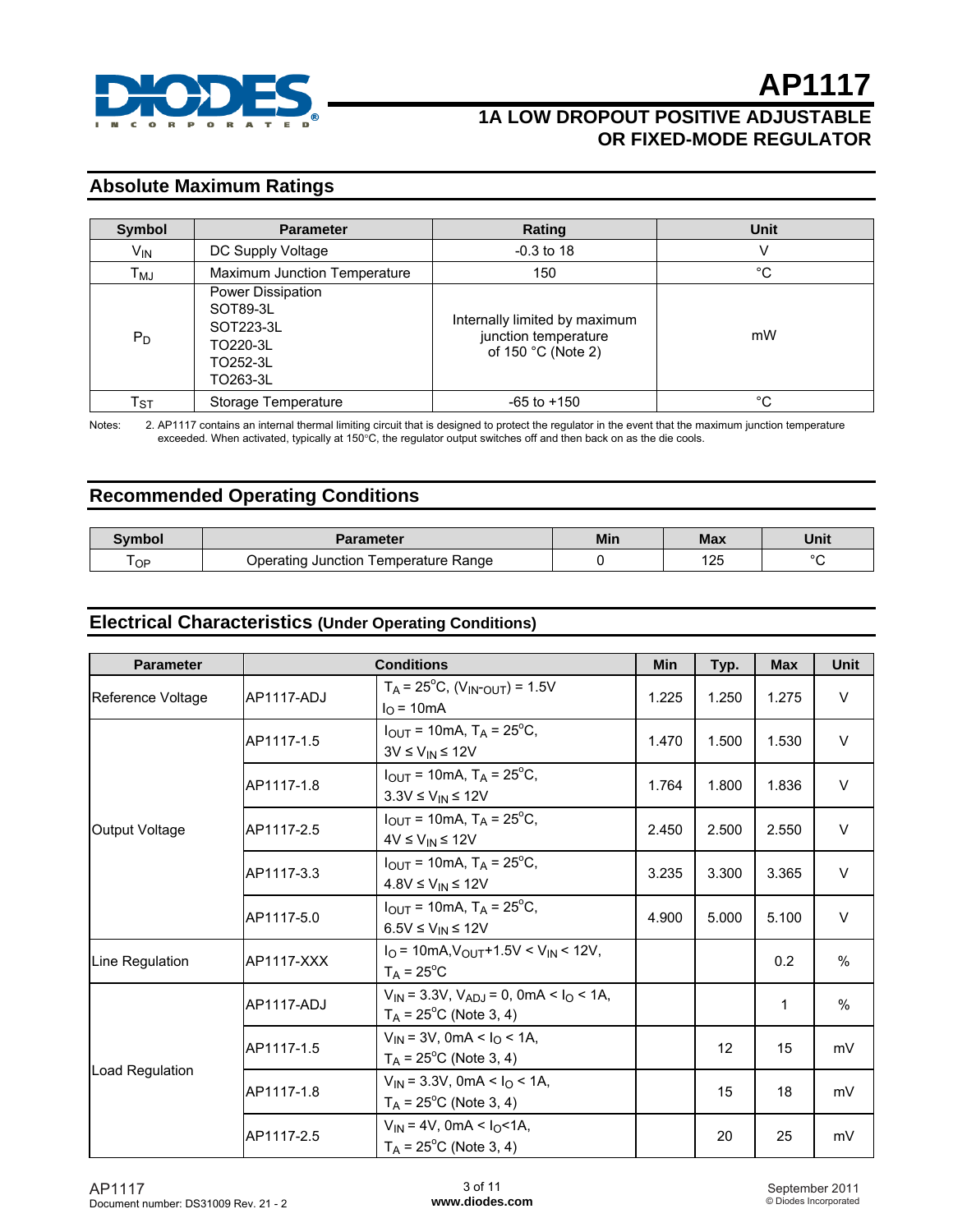

#### **Electrical Characteristics (Under Operating Conditions) (cont.)**

| <b>Parameter</b>                                            | <b>Conditions</b>                                                                                                                                                                                                                 |                                                                                                                                |     | Typ.                  | <b>Max</b> | Unit   |
|-------------------------------------------------------------|-----------------------------------------------------------------------------------------------------------------------------------------------------------------------------------------------------------------------------------|--------------------------------------------------------------------------------------------------------------------------------|-----|-----------------------|------------|--------|
| Load Regulation                                             | AP1117-3.3                                                                                                                                                                                                                        | $V_{IN} = 5V$ , $0 \leq I_{OUT} \leq 1A$ ,<br>$T_A$ = 25 <sup>o</sup> C (Note 3, 4)                                            |     | 26                    | 33         | mV     |
| (cont.)                                                     | $V_{IN}$ = 8V, 0 $\leq$ $I_{OUT}$ $\leq$ 1A,<br>AP1117-5.0<br>$T_A$ = 25 <sup>o</sup> C (Note 3, 4)                                                                                                                               |                                                                                                                                |     | 40                    | 50         | mV     |
| Dropout Voltage<br>$(V_{IN}$ - $V_{OUT}$                    | AP1117-ADJ/1.5/1.8<br>/2.5/3.3/5.0                                                                                                                                                                                                | $I_{\text{OUT}}$ = 800mA, $\Delta V_{\text{OUT}}$ = 1% $V_{\text{OUT}}$<br>$0^{\circ}$ C ≤ T <sub>J</sub> ≤ 125 <sup>°</sup> C |     | 1.2                   | 1.3        | $\vee$ |
| Dropout Voltage<br>$(V_{IN}$ - $V_{OUT}$                    | AP1117-ADJ/1.5/1.8 $I_{OUT} = 1A$ , $\Delta V_{OUT} = 1\%V_{OUT}$<br>$0^{\circ}$ C ≤ T <sub>J</sub> ≤ 125 $^{\circ}$ C<br>/2.5/3.3/5.0                                                                                            |                                                                                                                                |     | 1.3                   | 1.4        | $\vee$ |
| <b>Current Limit</b>                                        | AP1117-ADJ/1.5/1.8<br>/2.5/3.3/5.0                                                                                                                                                                                                | $(V_{IN}$ - $V_{OUT})$ = 5V                                                                                                    | 1.1 |                       |            | A      |
| Minimum Load Current<br>(Note 5)                            | AP1117-XXX                                                                                                                                                                                                                        | $0^{\circ}$ C ≤ T <sub>J</sub> ≤ 125 $^{\circ}$ C                                                                              |     | 5                     | 10         | mA     |
| $T_A$ = 25°C, 30ms pulse<br><b>Thermal Regulation</b>       |                                                                                                                                                                                                                                   |                                                                                                                                |     | 0.008                 | 0.04       | % /W   |
| <b>Ripple Rejection</b>                                     | F = 180Hz, $C_{OUT}$ = 25uF Tantalum, $I_{OUT}$ = 1A                                                                                                                                                                              |                                                                                                                                |     |                       |            |        |
|                                                             | $V_{IN} = V_{OUT} + 3V$<br>AP1117-XXX                                                                                                                                                                                             |                                                                                                                                | 60  | 70                    | dB         |        |
| <b>Temperature Stability</b>                                | $IO$ = 10mA                                                                                                                                                                                                                       |                                                                                                                                |     | 0.5                   |            | %      |
| $\theta_{JA}$ Thermal Resistance                            | SOT89-3L: Control Circuitry/Power Transistor (Note 6)<br>SOT223-3L: Control Circuitry/Power Transistor (Note 7)<br>TO252-3L: Control Circuitry/Power Transistor (Note 6)                                                          |                                                                                                                                |     | 164<br>107<br>73      |            | °C/W   |
| Junction-to-Ambient $\theta_{JA}$                           | TO220-3L: Control Circuitry/Power Transistor (Note 6)<br>TO263-3L: Control Circuitry/Power Transistor (Note 6)                                                                                                                    |                                                                                                                                |     | 78<br>60              |            |        |
| $\theta_{\text{JC}}$ Thermal Resistance<br>Junction-to-Case | SOT89-3L: Control Circuitry/Power Transistor (Note 6)<br>SOT223-3L: Control Circuitry/Power Transistor (Note 7)<br>TO252-3L: Control Circuitry/Power Transistor (Note 6)<br>TO220-3L: Control Circuitry/Power Transistor (Note 6) |                                                                                                                                |     | 42<br>15<br>12<br>3.5 |            | °C/W   |
|                                                             | TO263-3L: Control Circuitry/Power Transistor (Note 6)                                                                                                                                                                             |                                                                                                                                | 3.5 |                       |            |        |

Notes: 3.See thermal regulation specifications for changes in output voltage due to heating effects. Line and load regulation are measured at a constant

junction temperature by low duty cycle pulse testing. Load regulation is measured at the output lead = 1/18" from the package.

 4. Line and load regulation are guaranteed up to the maximum power dissipation of 15W. Power dissipation is determined by the difference between input and output differential and the output current. Guaranteed maximum power dissipation will not be available over the full input/output range.

5. Quiescent current is defined as the minimum output current required in maintaining regulation. At 12V input/output differential the

device is guaranteed to regulate if the output current is greater than 10mA.

 6. Test conditions for SOT89-3L, TO220-3L, TO252-3L and TO263-3L: Devices mounted on FR-4 substrate, single sided PC board, 2oz copper, with minimum recommended pad layout, no air flow. The case point of  $\theta_{\text{JC}}$  is located on the thermal tab.

 7. Test conditions for SOT223-3L: Devices mounted on FR-4 substrate, single sided PC board, 2oz copper, with 5mmx5mm thermal pad layout, no air flow. The case point of  $\theta$ <sub>JC</sub> is located on the thermal tab.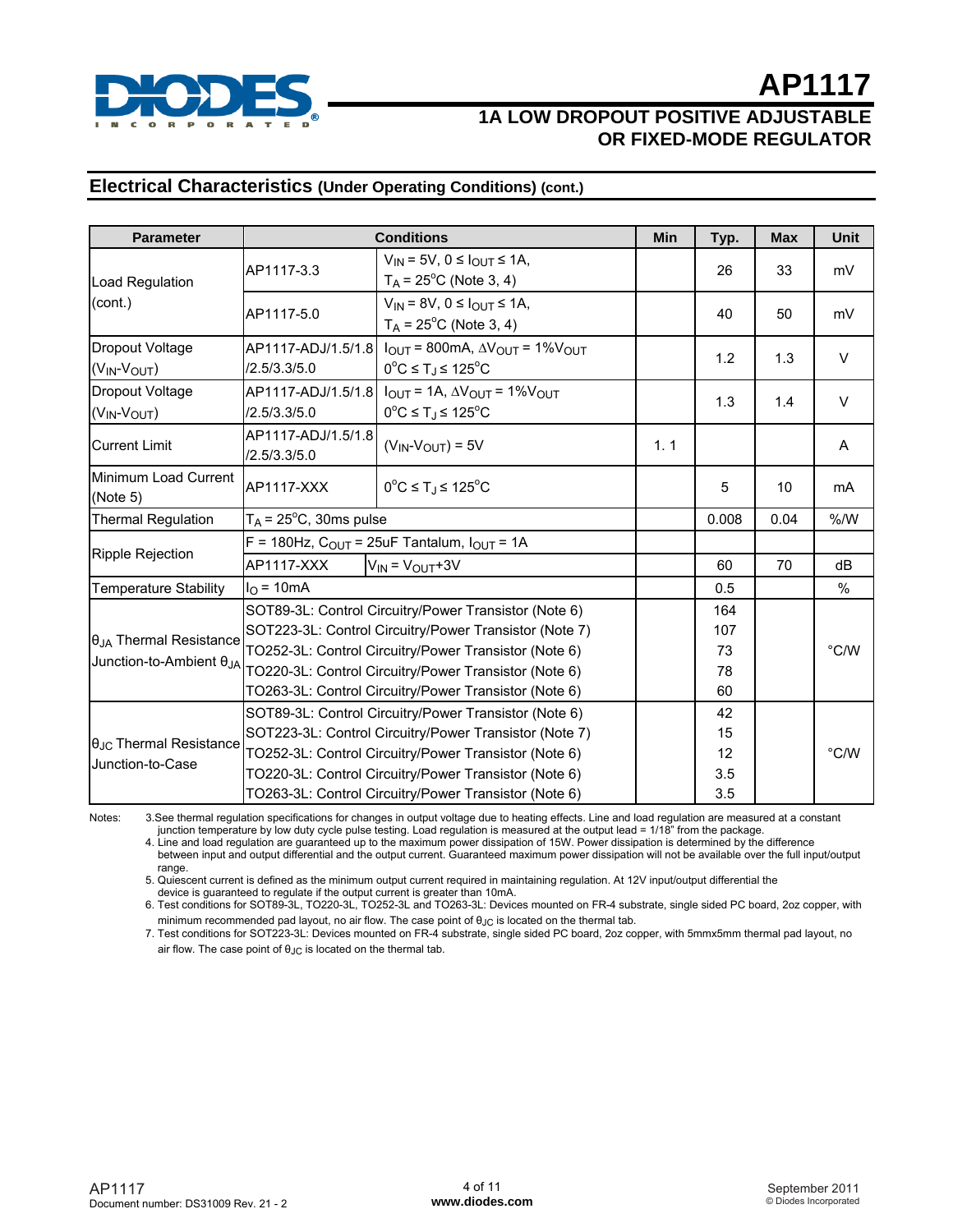

## **1A LOW DROPOUT POSITIVE ADJUSTABLE OR FIXED-MODE REGULATOR**

### **Typical Performance Characteristics**



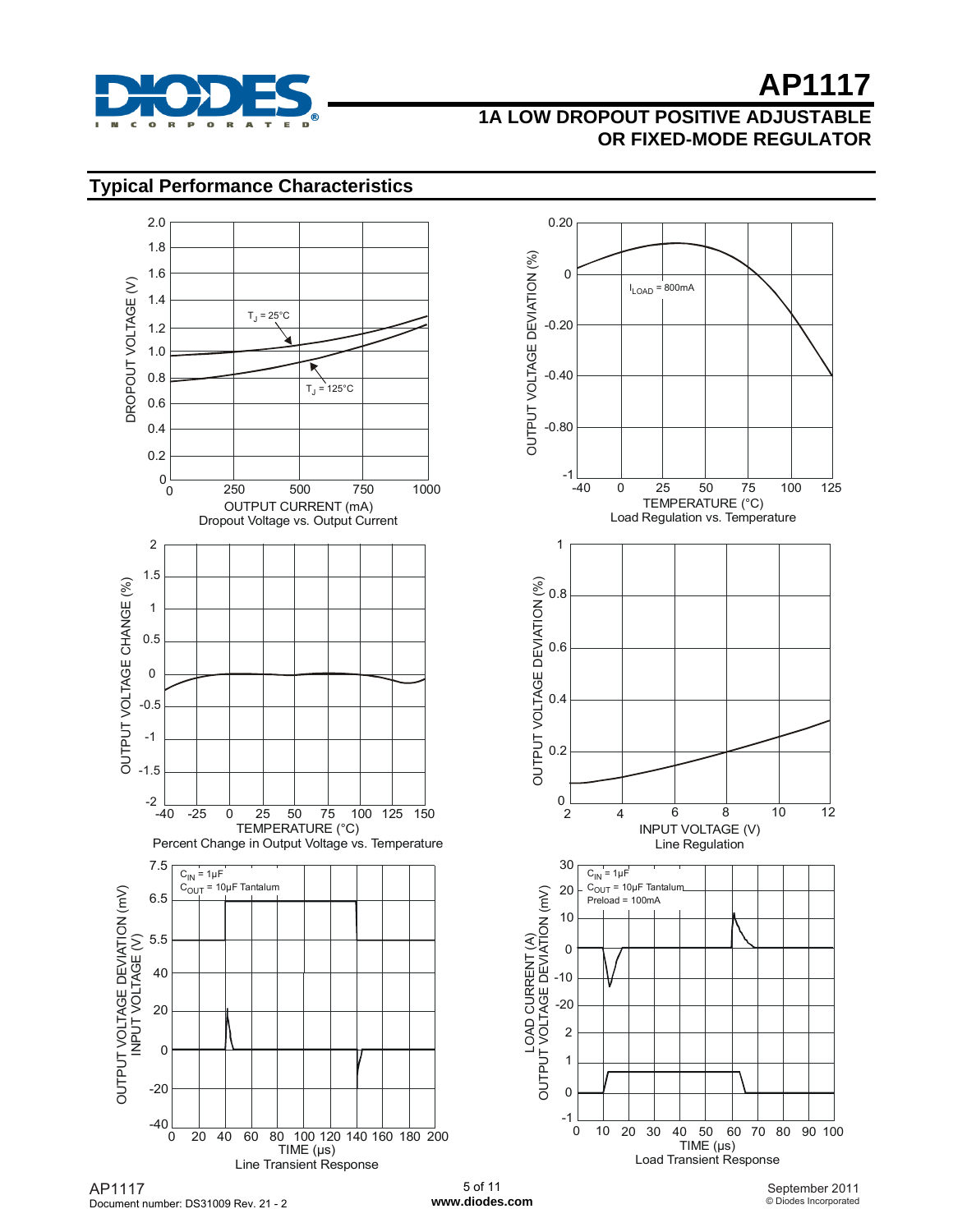

### **1A LOW DROPOUT POSITIVE ADJUSTABLE OR FIXED-MODE REGULATOR**

#### **Ordering Information**



|                                                                                                                                                                                                                                                                                                                                                                                                                                                             |               |                 | Packaging | <b>Tube</b> |                                     | 13" Tape and Reel |                           |  |
|-------------------------------------------------------------------------------------------------------------------------------------------------------------------------------------------------------------------------------------------------------------------------------------------------------------------------------------------------------------------------------------------------------------------------------------------------------------|---------------|-----------------|-----------|-------------|-------------------------------------|-------------------|---------------------------|--|
|                                                                                                                                                                                                                                                                                                                                                                                                                                                             | <b>Device</b> | Package<br>Code | (Note 8)  | Quantity    | <b>Part Number</b><br><b>Suffix</b> | Quantity          | <b>Part Number Suffix</b> |  |
| $\mathcal{L}(\mathcal{L}(\mathcal{L}(\mathcal{L}(\mathcal{L}(\mathcal{L}(\mathcal{L}(\mathcal{L}(\mathcal{L}(\mathcal{L}(\mathcal{L}(\mathcal{L}(\mathcal{L}(\mathcal{L}(\mathcal{L}(\mathcal{L}(\mathcal{L}(\mathcal{L}(\mathcal{L}(\mathcal{L}(\mathcal{L}(\mathcal{L}(\mathcal{L}(\mathcal{L}(\mathcal{L}(\mathcal{L}(\mathcal{L}(\mathcal{L}(\mathcal{L}(\mathcal{L}(\mathcal{L}(\mathcal{L}(\mathcal{L}(\mathcal{L}(\mathcal{L}(\mathcal{L}(\mathcal{$ | AP1117DXXL-13 | D               | TO252-3L  | <b>NA</b>   | NA.                                 | 2500/Tape & Reel  | $-13$                     |  |
|                                                                                                                                                                                                                                                                                                                                                                                                                                                             | AP1117DXXG-13 | D               | TO252-3L  | <b>NA</b>   | NA.                                 | 2500/Tape & Reel  | $-13$                     |  |
|                                                                                                                                                                                                                                                                                                                                                                                                                                                             | AP1117EXXL-13 | E               | SOT223-3L | <b>NA</b>   | NA.                                 | 2500/Tape & Reel  | $-13$                     |  |
|                                                                                                                                                                                                                                                                                                                                                                                                                                                             | AP1117EXXG-13 | E               | SOT223-3L | <b>NA</b>   | NA.                                 | 2500/Tape & Reel  | $-13$                     |  |
|                                                                                                                                                                                                                                                                                                                                                                                                                                                             | AP1117KXXL-13 | K               | TO263-3L  | <b>NA</b>   | <b>NA</b>                           | 800/Tape & Reel   | $-13$                     |  |
| ®,                                                                                                                                                                                                                                                                                                                                                                                                                                                          | AP1117KXXG-13 | K               | TO263-3L  | <b>NA</b>   | <b>NA</b>                           | 800/Tape & Reel   | $-13$                     |  |
|                                                                                                                                                                                                                                                                                                                                                                                                                                                             | AP1117TXXL-U  | т               | TO220-3L  | 50          | -U                                  | <b>NA</b>         | <b>NA</b>                 |  |
|                                                                                                                                                                                                                                                                                                                                                                                                                                                             | AP1117TXXG-U  | т               | TO220-3L  | 50          | -U                                  | NA.               | <b>NA</b>                 |  |
| $\textbf{F}(\mathcal{B} \mathcal{B})\textbf{E}$                                                                                                                                                                                                                                                                                                                                                                                                             | AP1117YXXL-13 | Υ               | SOT89-3L  | <b>NA</b>   | <b>NA</b>                           | 2500/Tape & Reel  | $-13$                     |  |
|                                                                                                                                                                                                                                                                                                                                                                                                                                                             | AP1117YXXG-13 | Υ               | SOT89-3L  | <b>NA</b>   | <b>NA</b>                           | 2500/Tape & Reel  | $-13$                     |  |

Notes: 8. Pad layout as shown on Diodes Inc. suggested pad layout document AP02001, which can be found on our website at http://www.diodes.com/datasheets/ap02001.pdf.

#### **Marking Information**

#### **(1) SOT223-3L**

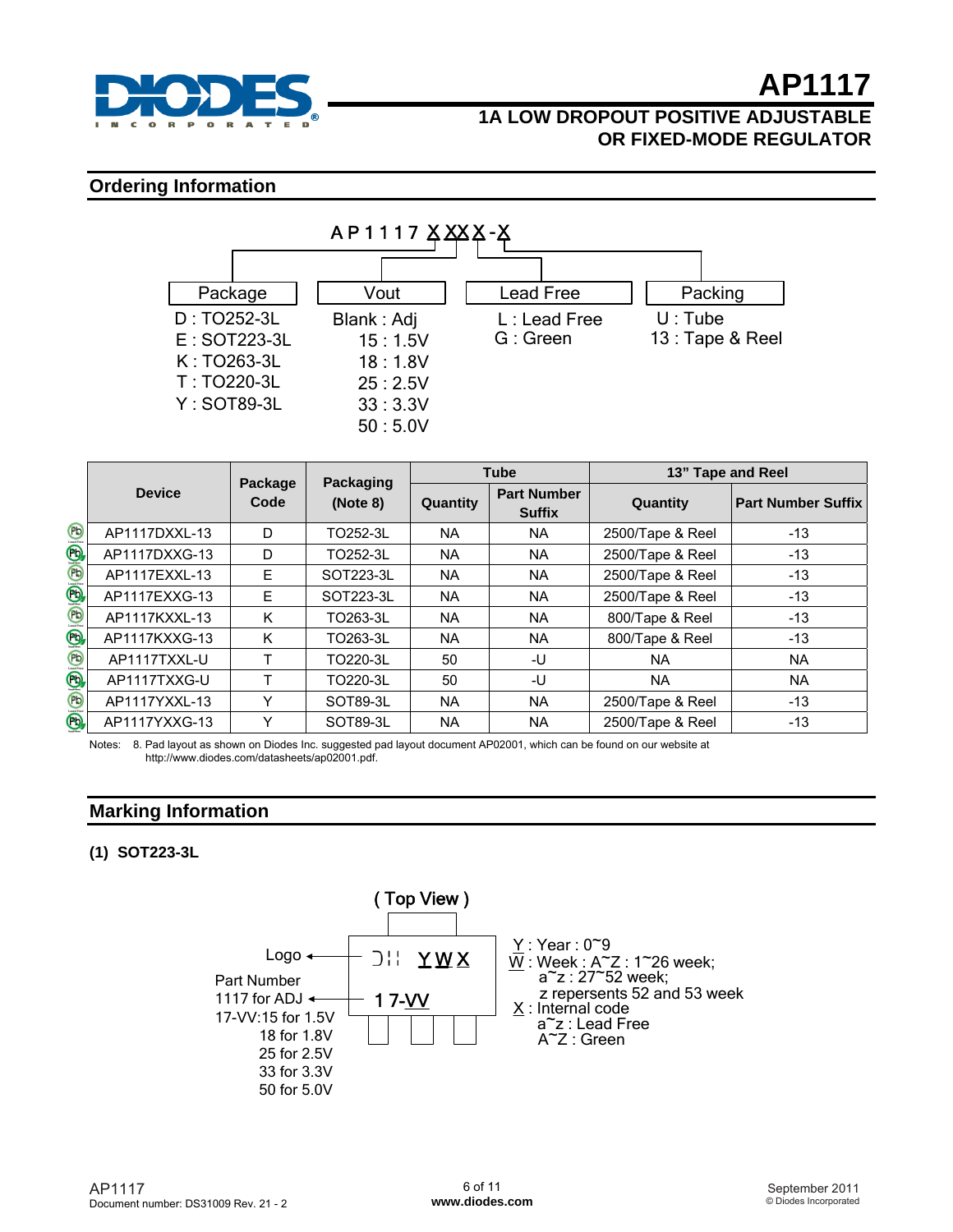

### **1A LOW DROPOUT POSITIVE ADJUSTABLE OR FIXED-MODE REGULATOR**

#### **Marking Information (cont.)**

#### **(2) TO252-3L**



#### **(3) SOT89-3L**



#### **Marking Code Table**

| <b>Identification Code</b> | <b>Output Version</b> |  |  |  |
|----------------------------|-----------------------|--|--|--|
| DА                         | AP1117-ADJ            |  |  |  |
| DB                         | AP1117-1.5V           |  |  |  |
| DC                         | AP1117-1.8V           |  |  |  |
| DD                         | AP1117-2.5V           |  |  |  |
| DF                         | AP1117-3.3V           |  |  |  |
| DΕ                         | AP1117-5.0V           |  |  |  |

#### **(4) TO263-3L**

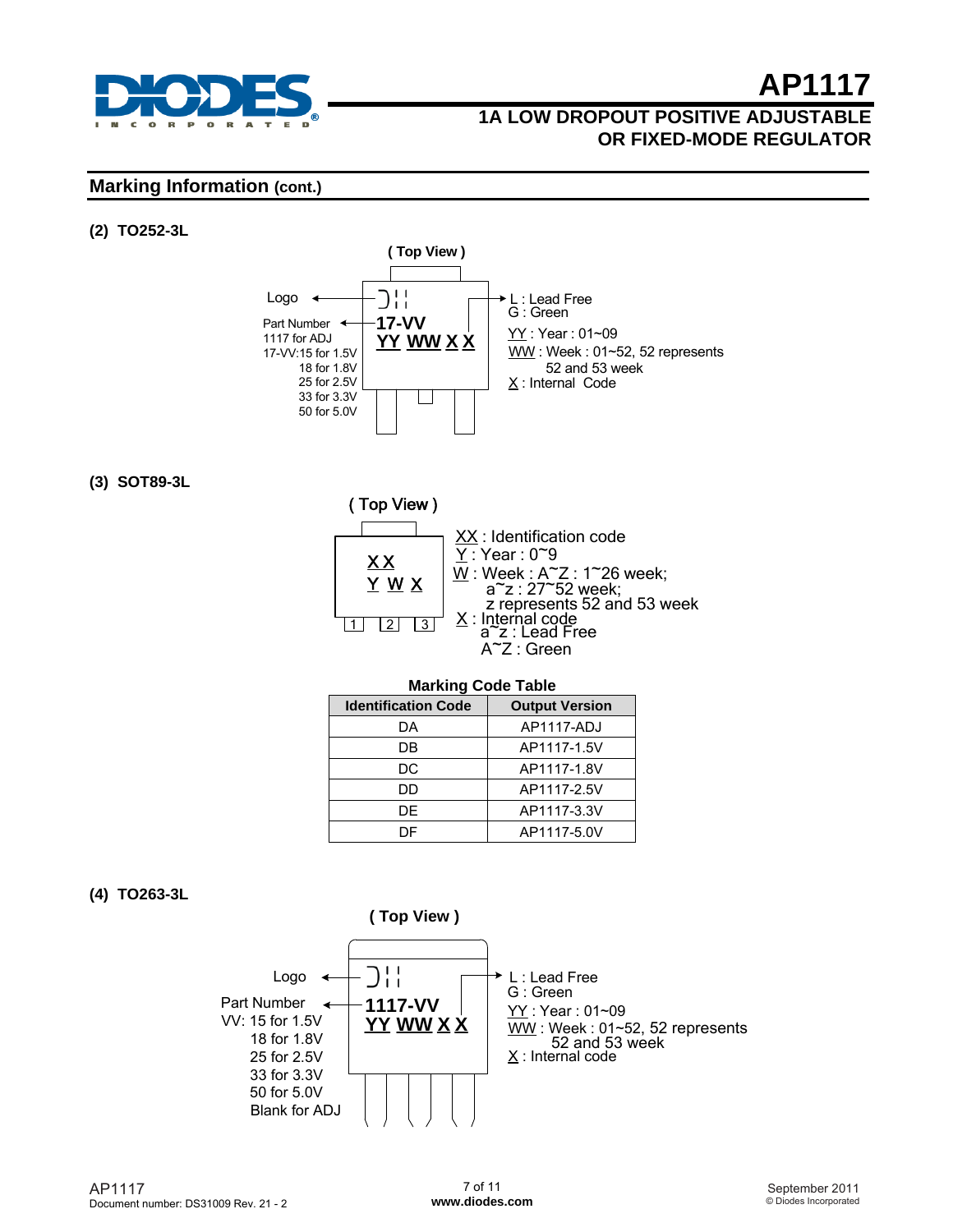

## **1A LOW DROPOUT POSITIVE ADJUSTABLE OR FIXED-MODE REGULATOR**

#### **Marking Information (cont.)**

#### **(5) TO220-3L**



#### **Package Outline Dimensions (All Dimensions in mm)**

#### **(1) Package Type: SOT223-3L**

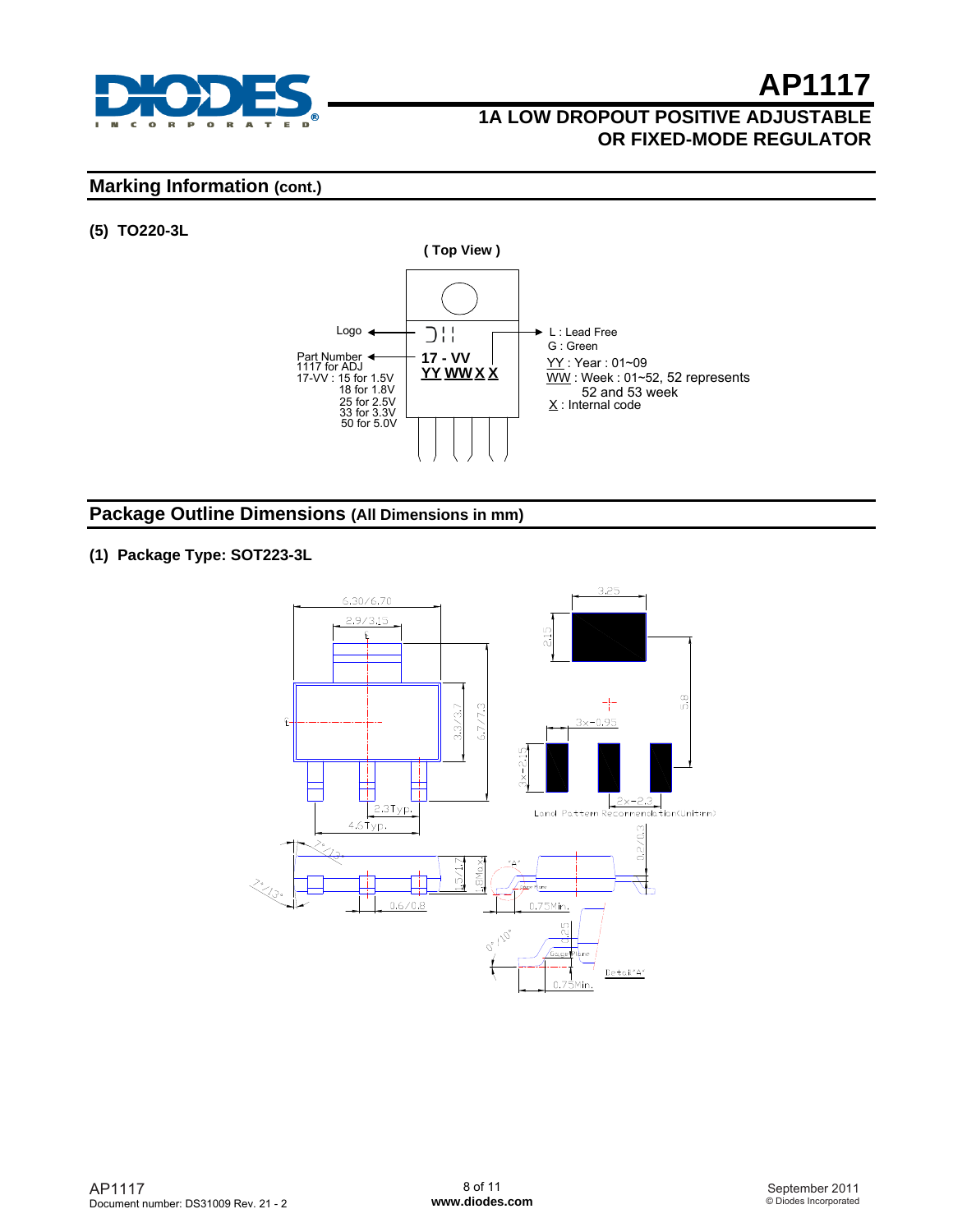

#### **Package Outline Dimensions (All Dimensions in mm) (cont.)**

#### **(2) Package Type: TO252-3L**



**(3) Package Type: SOT89-3L** 

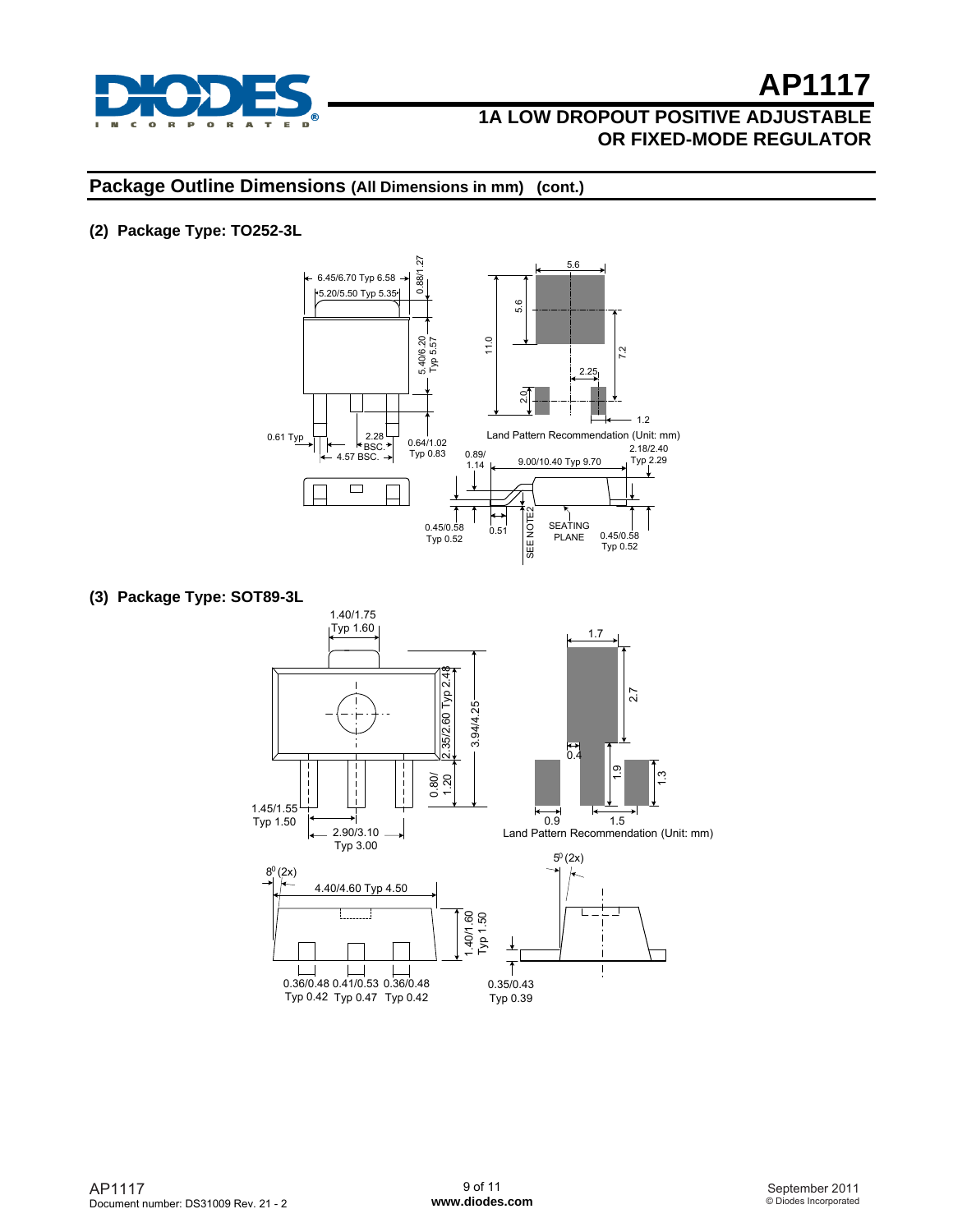

#### **Package Outline Dimensions (All Dimensions in mm) (cont.)**

#### **(4) Package Type: TO263-3L**



**(5) Package Type: TO220-3L**